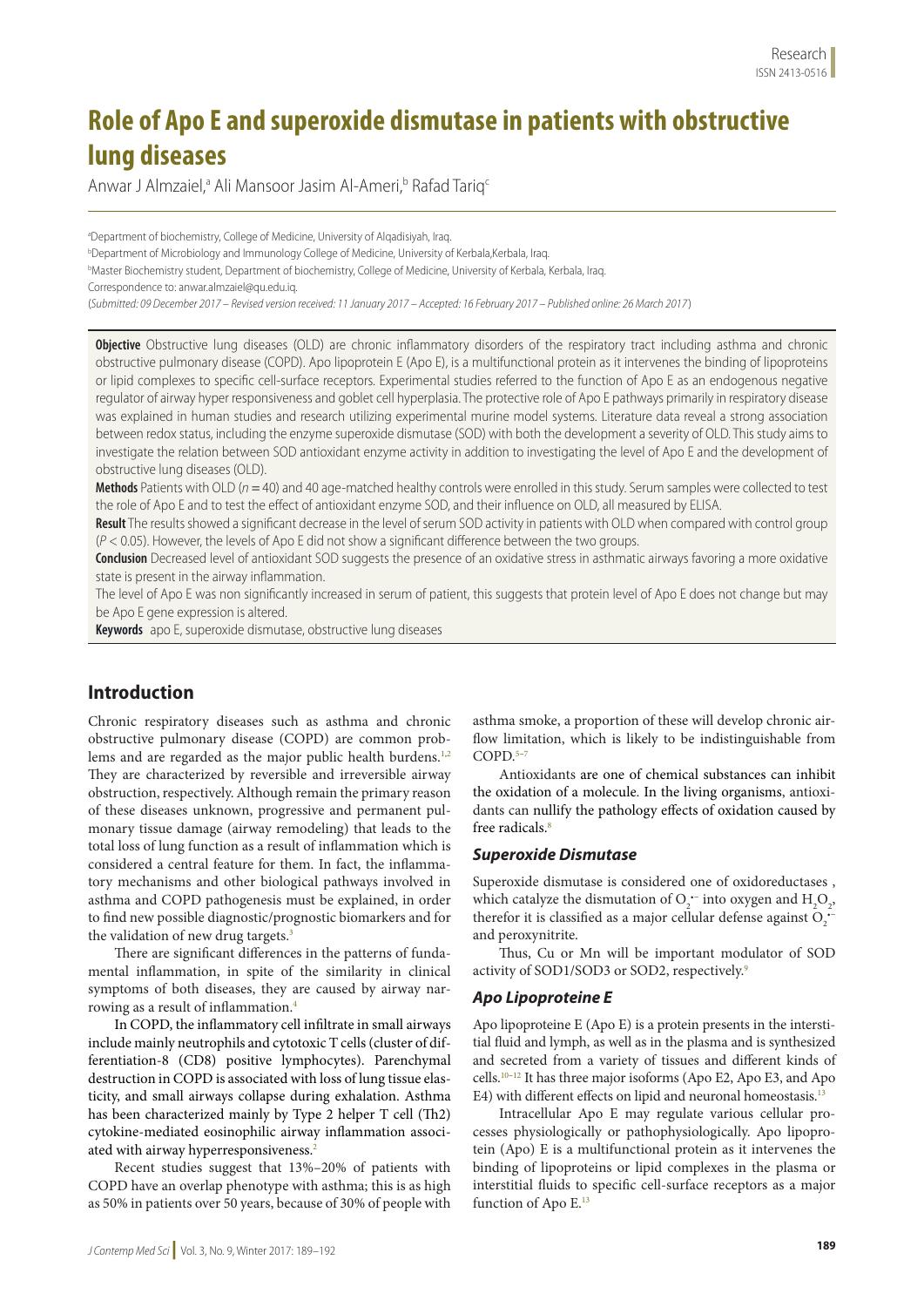Many respiratory diseases, including asthma, acute lung injury, cancer, emphysema, pulmonary fibrosis, and pulmonary hypertension are associated with Apo E which is expressed by lung cells, which allows Apo E/ low density lipoprotein receptor (LDLR) dependent pathways to modulate normal lung health, as well as the pathogenesis of these diseases. The protective roles of Apo E and Apo lipoproteine A-I (Apo A-I) pathways primarily in lung biology and respiratory disease were explained in human studies and research utilizing experimental murine model systems.<sup>14</sup>

## **Materials and Methods**

## *Assay Procedure*

Serum levels of superoxide dismutase were determined by classic Competitive-ELISA using ELISA minikits (Elabscience, China). Whereas serum levels of Apo E were determined by classic Sandwich-ELISA using ELISA minikits (Elabscience, China) according to the instructions enclosed with the kits.

## *Calculation of Results*

Average the duplicate readings for each standard and sample. Create a standard curve by plotting the mean OD value for each standard on the y-axis against the concentration on the x-axis and draw a best-fit curve through the points on the graph. By using professional Microsoft Excel to do this calculation, a best fitting equation of standard curve will be calculated using OD values and concentrations of standard sample. The software will calculate the concentration of samples after entering the OD value of samples.

## **Results**

The antioxidant status which represented in the present study was reduced SOD which is the master antioxidant in the body. This was achieved by evaluating the changes according to the activity of the disease. A brief illustration in (Table 1) which summarize the overall findings regarding the studied parameters of the current study.

#### *Superoxide dismutase*

The results in Fig. 1 show a significant decrease  $(P < 0.05)$  in SOD concentration in serum of patient with OLD group compared to the control group.

The data show that the mean  $\pm$  SD of SOD in patients with OLD and control group were 445.702 ± 148.217 and 520.757 ± 179.902 Pg/ml, respectively.

| Table 1. Summarizes parameters studied represented by serum |
|-------------------------------------------------------------|
| (SOD and Apo E) for control and patients with OLD           |

| <b>Parameters</b> | Group   | Mean $\pm$ SD         | P-value |
|-------------------|---------|-----------------------|---------|
|                   | Patient | $445.702 \pm 148.217$ | < 0.05  |
| SOD; pg/ml        | Control | $520.757 + 179.902$   |         |
|                   | Patient | $727.47 + 189.31$     |         |
| Apo E; ng/ml      | Control | $697.51 + 207.32$     | > 0.05  |

SOD, superoxide dismutase; Apo E, apo lipoprotein E; OLD, obstructive lung disease; Student's *t*-test *P*-value of < 0.05 was considered to be statistically significant.

## *Apo Lipoproteine E*

The results in Fig. 2 showed non-significant change  $(P > 0.05)$ in serum Apo E concentration in patients with OLD group compared to the control group. The data show that the mean  $\pm$ SD of Apo E in OLD and control group were 727.47 ± 189.31 and  $697.51 \pm 207.32$  Pg/ml, respectively.

## **Discussion**

The results of the present study revealed a significant decrease in SOD levels in patients with OLD. An enzymatic antioxidant system is critical for the redox status homeostasis and for protecting human cells. In fact, when this homeostasis is disrupted and there are more reactive species than antioxidants several diseases can develop.15

Recent studies indicate that an increased oxidative stress is related to the pathogenesis of COPD, $1,16-18$  and contribute this to the fact that COPD patients produce more  $H_2O_2$  compared to "healthy".<sup>19</sup> Another study hypothesized that loss of asthmatic SOD activity is due to greater susceptibility to oxidative inactivation.<sup>20</sup>

 An increase in ROS generation in asthma and/or COPD patients is confirmed by the changes in the antioxidant



Fig. 1 **Serum superoxide dismutase (SOD) activity in patients with obstructive lung disease (OLD) and control. Serum samples were isolated from the blood of patients with OLD. SOD level was assessed by ELISA. Data are expressed as means ± SD, for 40 patients, with duplicate measurements. \* indicates significant differences compared to the control**  $n = 40$ **. (Student's t-test,**  $P < 0.05$ **).** 



Fig. 2 **Serum apo lipoprotein E (Apo E) levels in patients with obstructive lung disease (OLD) and control. Serum samples were isolated from the blood of patients with OLD. Apo E level was assessed by ELISA. Data are expressed as means ± SD, for 40 patients, with duplicate measurements, compared to the control group** *n* **= 40, (Student's** *t***-test,** *P* **> 0.05).**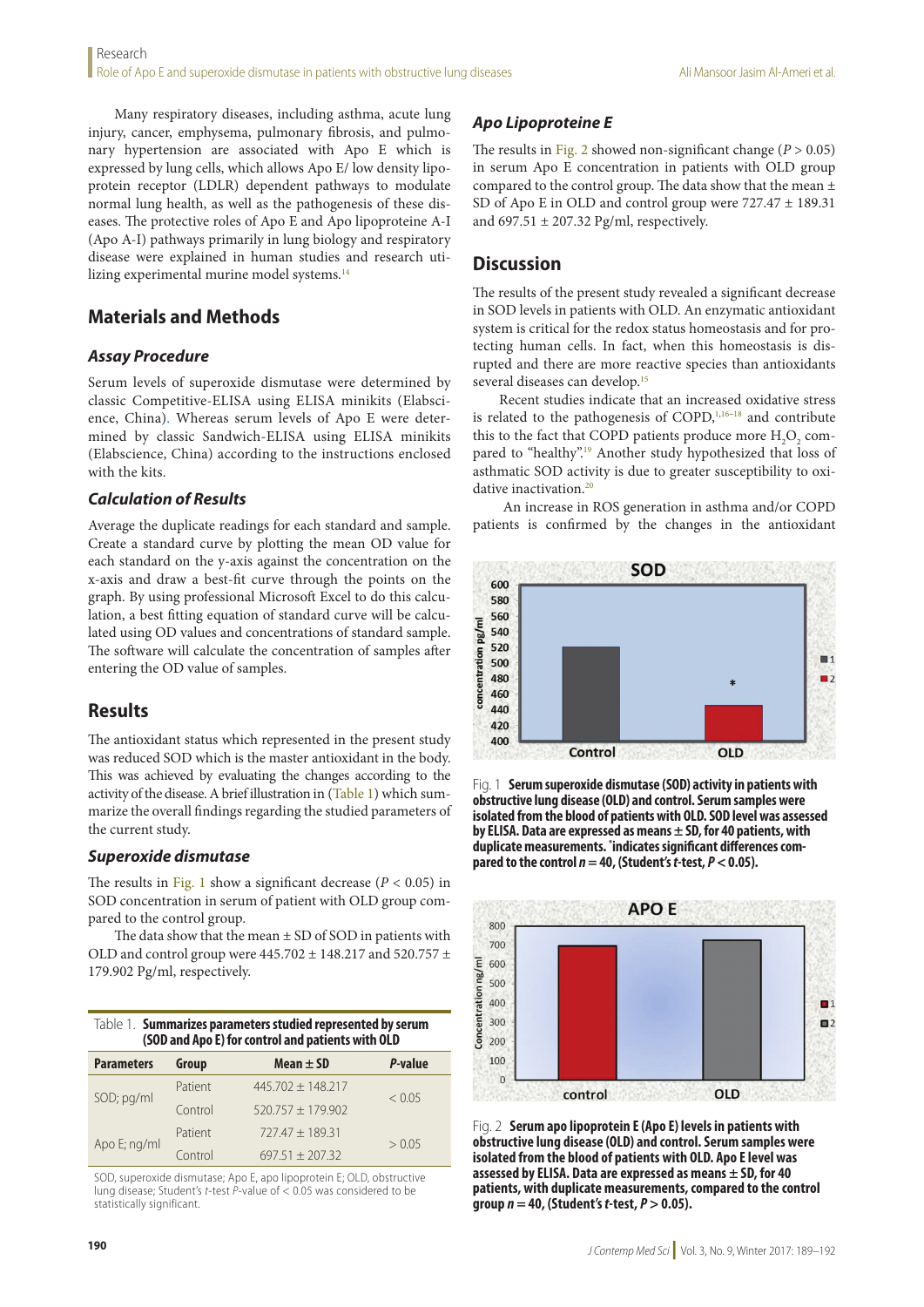enzymes activity. These results support the hypothesis that an oxidant-antioxidant imbalance, associated with oxidative stress in COPD patients, plays an important role in the progression of disease severity.<sup>21</sup>

Previous studies also observed the same fact and concluded that oxidative stress remains increased among asthmatics with low levels of antioxidant activity.<sup>22</sup>

There is a strong evidence that an imbalance between the reducing and oxidizing systems favoring a more oxidative state is present in the airway inflammation and a deficiency in the amount of antioxidants exists in the asthmatic airway.23

Superoxide dismutases (SODs) are the major antioxidant defense systems against  $\mathrm{O}_2$  radical.<sup>24</sup>

Vulnerability of CuZnSOD influenced by redox likely amplifies injury and inflammation during acute asthma attacks when reactive oxygen species are explosively generated. Overall, this study identifies a new paradigm for understanding the chemical basis of inflammation.<sup>20</sup>

 The difference in mean SOD level was found to significantly decrease among asthmatic patients.<sup>25</sup>

Antioxidants not only protect against the direct injurious effects of oxidants, but also alter the inflammatory events that play an important role in the pathogenesis of COPD.26 The outcome of the present investigation confirms the role of an oxidant-antioxidant imbalance in the etiology of COPD and/or asthma. The data from the current study have shown non-significant increase in the Apo E levels in patients when compared with control group (Fig. 2). This finding is consistent with the results of many previous studies as shown below.

Although the primary function of Apo E is to facilitate lipid transport into cells by receptor-mediated endocytosis

mediated by the LDL receptor, it is has been recognized that Apo E modulates a variety of additional important biological functions. Recent studies suggested that Apo E may be involved in therapy strategy for OLD.

Experiments utilizing humanized Apo E knock-in mice have demonstrated that human Apo E*ε3* had a protective effect on the severity of HDM-induced airway disease.<sup>27</sup>

The ability of Apo E, which is expressed by lung macrophages, to attenuate AHR, and goblet cell hyperplasia is mediated by low density lipoprotein (LDL)receptors expressed by airway epithelial cells. So, the administration of an Apo E mimetic peptide, corresponding to amino acids 130–149 of the LDL receptor-binding domain of the holo-Apo E protein, significantly reduced AHR and goblet cell hyperplasia in HDM-challenged Apo E−/−mice.

These findings identified the Apo E-LDL receptor pathway as a new drug able target for asthma that can be activated by administration of Apo E-mimetic peptides.<sup>28</sup>

#### **Recommendation**

Further studies are to be conducted to predict the causal association of other markers such as lipid profile, Apo A and non-enzymatic antioxidants with the development of OLD; asthma and COPD.

It is worthy to investigate Apo E in cell culture and study the different effect of polymorphic Apo E alleles by using gene expression.

## **Conflicts of interest**

None.

#### **References**

- 1. Lundgren-Nilsson Å, Jonsdottir IH, Pallant J, Ahlborg G. Internal construct validity of the Shirom-Melamed Burnout Questionnaire (SMBQ). BMC Public Health. 2012:12:1.
- 2. Abramson MJ, Perret JL, Dharmage SC, McDonald VM, McDonald CF. Distinguishing adult-onset asthma from COPD: a review and a new approach. Int J Chron Obstruct Pulmon Dis. 2014;9:945-962.
- 3. Rossi R, De Palma A, Benazzi L, Riccio AM, Canonica GW, Mauri P. Biomarker discovery in asthma and COPD by proteomic approaches. PROTEOMICS-Clinical Applications. 2014;8:901–915.
- 4. Barnes PJ. Immunology of asthma and chronic obstructive pulmonary disease. Nat Rev Immunol, 2008a;8:183–192.
- 5. Thomson NC, Chaudhuri R, Livingston E. Asthma and cigarette smoking. Eur Respir J. 2004;24:822–833.
- 6. Broekema M, Timens W, Vonk JM, Volbeda F, Lodewijk ME, Hylkema MN, et al. Persisting remodeling and less airway wall eosinophil activation in complete remission of asthma. Am Journal of respiratory and critical care medicine. 2011;183:310–316.
- 7. Piras B, Miravitlles M. The overlap phenotype: the (missing) link between asthma and COPD. Multidisciplinary respiratory medicine. 2012;7:1.
- 8. Singh PP, Chandra A, Mahdi F, Roy A, Sharma P. Reconvene and reconnect the antioxidant hypothesis in human health and disease. Indian J Clin Biochem. 2010;25:225–243.
- 9. Abreu IA, Cabelli DE. Superoxide dismutases—a review of the metalassociated mechanistic variations. Biochimica et Biophysica Acta (BBA)- Proteins and Proteomics. 2010;1804:263–274.
- 10. Huang Y. Abeta-independent roles of apolipoprotein E4 in the pathogenesis of Alzheimer's disease. Trends Mol Med. 2010;16:287–294.
- 11. Huang Y, Mucke L. Alzheimer mechanisms and therapeutic strategies. Cell. 2012;148:1204–1222.
- 12. Mahley RW, Huang Y. Apolipoprotein e sets the stage: response to injury triggers neuropathology. Neuron. 2012;76:871–885.
- 13. Huang Y, Mahley RW. Apolipoprotein E. structure and function in lipid metabolism, neurobiology, and Alzheimer's diseases. Neurobiol Dis. 2014;3–12.
- 14. Yao X, Gordon EM, Figueroa DM, Barochia AV, Levine SJ. Emerging Roles of Apo lipoprotein E and Apo lipoprotein AI in the Pathogenesis and Treatment of Lung Disease. Am J Respir Cell Mol Biol. 2016;55:159–169.
- 15. Velpandian T, Gupta P, Ravi AK, Sharma HP, Biswas NR. Evaluation of pharmacological activities and assessment of intraocular penetration of an ayurvedic polyherbal eye drop (Itone™) in experimental models. BMC Complement Altern Med. 2013;13:1.
- 16. Cristovao C, Cristóvão L, Nogueira F, Bicho M. Evaluation of the oxidant and antioxidant balance in the pathogenesis of chronic obstructive pulmonary disease. Revista Portuguesa de Pneumologia (English Edition). 2013;19:70–75.
- 17. Barreiro E, Fermoselle C, Mateu-Jimenez M, Sánchez-Font A, Pijuan L, Gea J, et al. Oxidative stress and inflammation in the normal airways and blood of patients with lung cancer and COPD. Free Radic Biol Med. 2013;65:859–871.
- 18. Domej W, Oettl K, Renner W: Oxidative stress and free radicals in COPD implications and relevance for treatment. Int J Chron Obstruct Pulmon Dis 2014;9:1207–1224.
- 19. Möller W, Heimbeck I, Weber N, Khadem Saba G, Körner B, Neiswirth M, Kohlhäufl M. Fractionated exhaled breath condensate collection shows high hydrogen peroxide release in the airways. J Aerosol Med Pulm Drug Deliv. 2010;23:129–135.
- 20. Ghosh S, Willard B, Comhair SA, Dibello P, Xu W, Shiva S, et al. Disulfide bond as a switch for copper-zinc superoxide dismutase activity in asthma. Antioxid Redox Signal 2013;18:412–423.
- 21. Ahmad A, Shameem M, Husain Q. Altered oxidant-antioxidant levels in the disease prognosis of chronic obstructive pulmonary disease. Int J Tuberc Lung Dis. 2013;17:1104–1109.